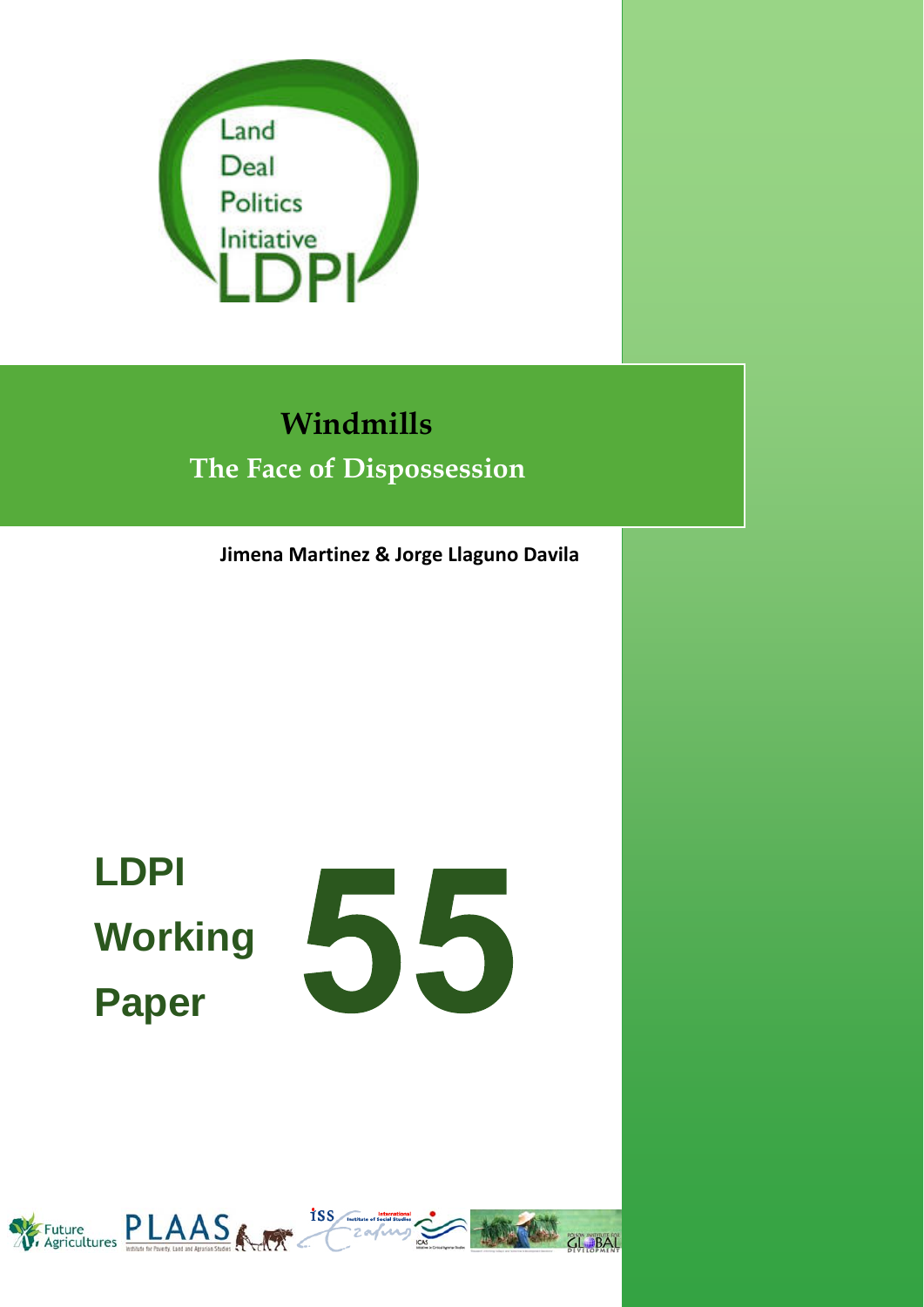#### **Windmills: The Face of Dispossession**

*by* Jimena Martinez & Jorge Llaguno Davila

*Published by:* **The Land Deal Politics Initiative** www.iss.nl/ldpi landpolitics@gmail.com

*in collaboration with:*  **Institute for Development Studies (IDS)** University of Sussex Library Road Brighton, BN1 9RE United Kingdom *Tel: +44 1273 606261 Fax: +44 1273 621202 E-mail: ids@ids.ac.uk Website: www.ids.ac.uk*  **Initiatives in Critical Agrarian Studies (ICAS) International Institute of Social Studies (ISS)** P.O. Box 29776 2502 LT The Hague The Netherlands

*Tel: +31 70 426 0664 Fax: +31 70 426 0799 E-mail: iss.icas@gmail.com Website: www.iss.nl/icas*

#### **The Institute for Poverty, Land and Agrarian Studies (PLAAS)**

School of Government, Faculty of Economic and Management Sciences University of the Western Cape, Private Bag X17 Bellville 7535, Cape Town South Africa *Tel: +27 21 959 3733 Fax: +27 21 959 3732 E-mail: info@plaas.org.za Website: www.plaas.org.za* 

#### **The Polson Institute for Global Development**

Department of Development Sociology Cornell University 133 Warren Hall Ithaca NY 14853 United States of America *Tel: +1 607 255-3163 Fax: +1 607 254-2896 E-mail: ta12@cornell.edu Website: polson.cals.cornell.edu* 

©January 2014 *All rights reserved. No part of this publication may be reproduced or transmitted in any form or by any means without prior permission from the publisher and the author.*

*Published with support from the UK Department for International Development (DfID), Atlantic Philanthropies, Inter‐Church Organization for Development Cooperation (ICCO), Ford Foundation and Miserior.*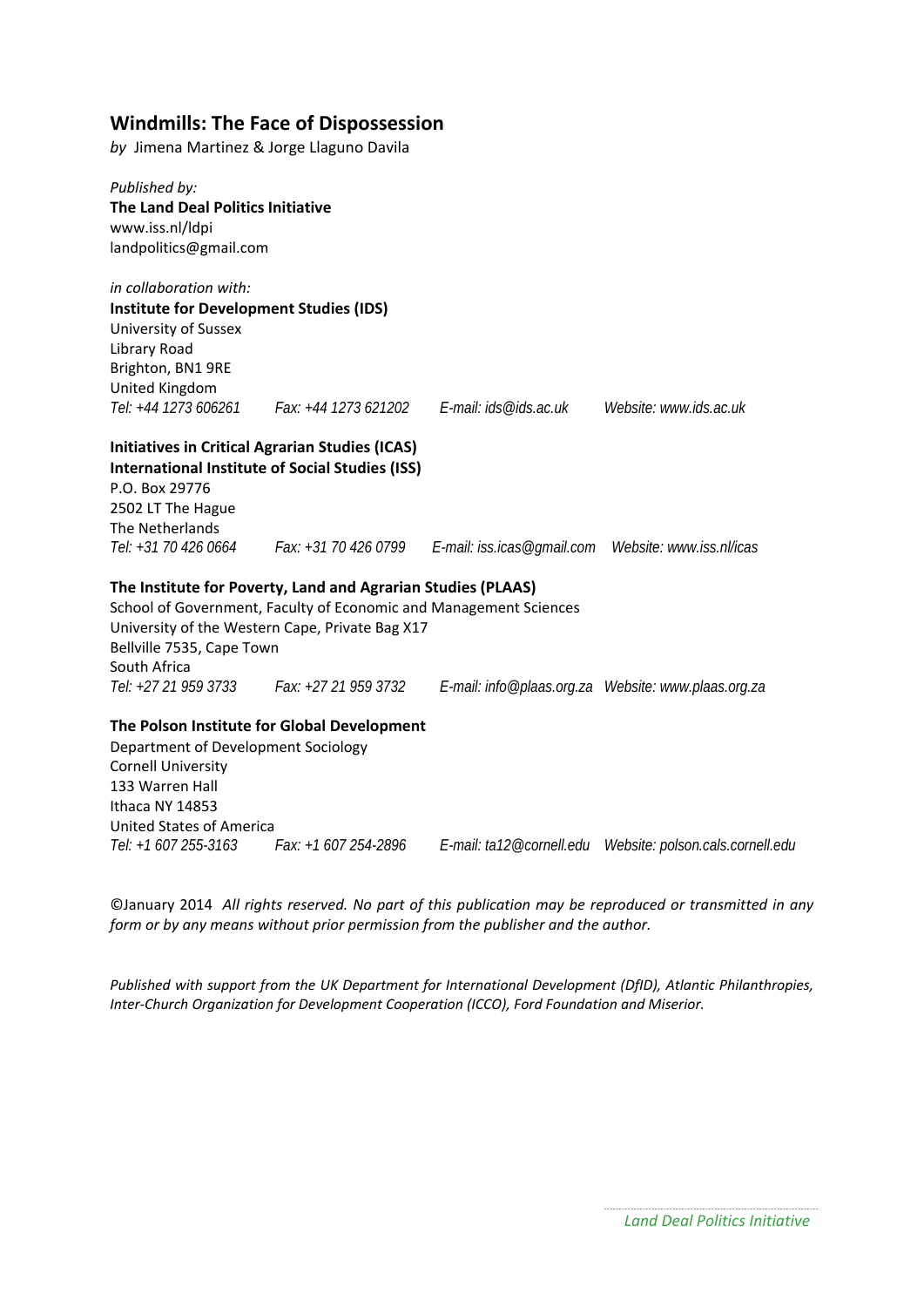#### Abstract

In recent years the development of renewable energy projects in Mexico has been widely accepted. During the last 15 years a wind farm mega project located in the Isthmus of Tehuantepec, Oaxaca, has erected more than 430 windmills on communal and ejido lands through lease contracts that have changed agricultural practices in the communities involved. The construction and planning of new wind farms in the area has led to growing resistance as environmental, agrarian and social effects become more evident and malicious political practices deep rooted. The discourse promoting wind industry in Mexico, together with a regulatory framework and generous financing support, suggests two main advantages: environmental benefits and rural/community development. However, as in the case of wind farms in Oaxaca, discourse fails to materialize and deceptive strategies are used by developers in order to access land leaving serious consequences for rural livelihoods. Fake consultation processes, manipulation of information, illegal land titles and false land leases, bribery and corruption, bullying and violence are among best practices of Spanish companies trying to develop wind farms in Oaxaca. As a result, unfair land deals are taking place in regards of clean energy production excluding people from their lands and damaging their environment. To show the contradictions between the discourse and the strategies actually used we analyze the processes through which two Spanish companies secured access to land in Oaxaca in the name of clean energy and against rural communities will.

#### About the Authors

**Jorge Llaguno**: MA in Middle Eastern Studies, El Colegio de Mexico (2011). He is keen on security issues, particularly on energy security and its discourses. Lately, he has worked on Irak's domestic energy security and pipelines attacks, and now is moving to renewable energies issues.

**Jimena Martinez**: MA in Southeast Asian Studies, El Colegio de México (2011). Research interests include land and agrarian reform, agrarian change and rural social movements; environmental problematics related to agrarian change, climate change and adaptation. Fieldwork experience in Southeast Asia and Latin America.

#### Acknowledgements

We would like to thank all social organizations which face transnational wind energy companies' injustices in Oaxaca, especially the Front of the Peoples of the Isthmus in Defense of Land (Frente de Pueblos del Istmo en Defensa de la Tierra), Radio Totopo, and the families who offered their testimony and contributed to the realization of this research. Along with this, we thank Wendy Wolford for her comments that helped us to consolidate this paper.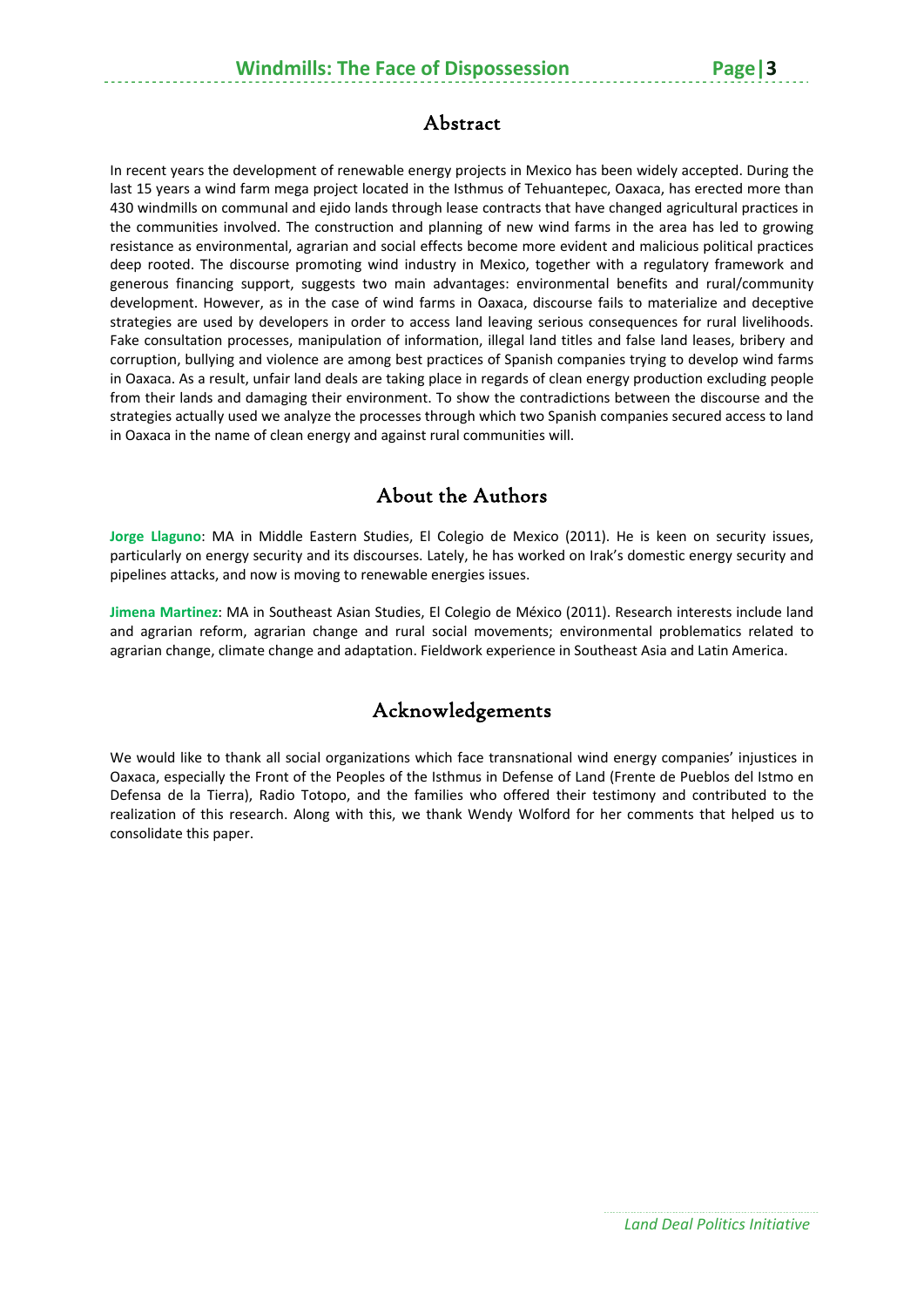### Table of Contents

| 3 Renewable energy in Mexico: regulatory framework and financing 3         |  |
|----------------------------------------------------------------------------|--|
| 4 Wind farms in Oaxaca: between discourses and strategies to access land 4 |  |
|                                                                            |  |
|                                                                            |  |
|                                                                            |  |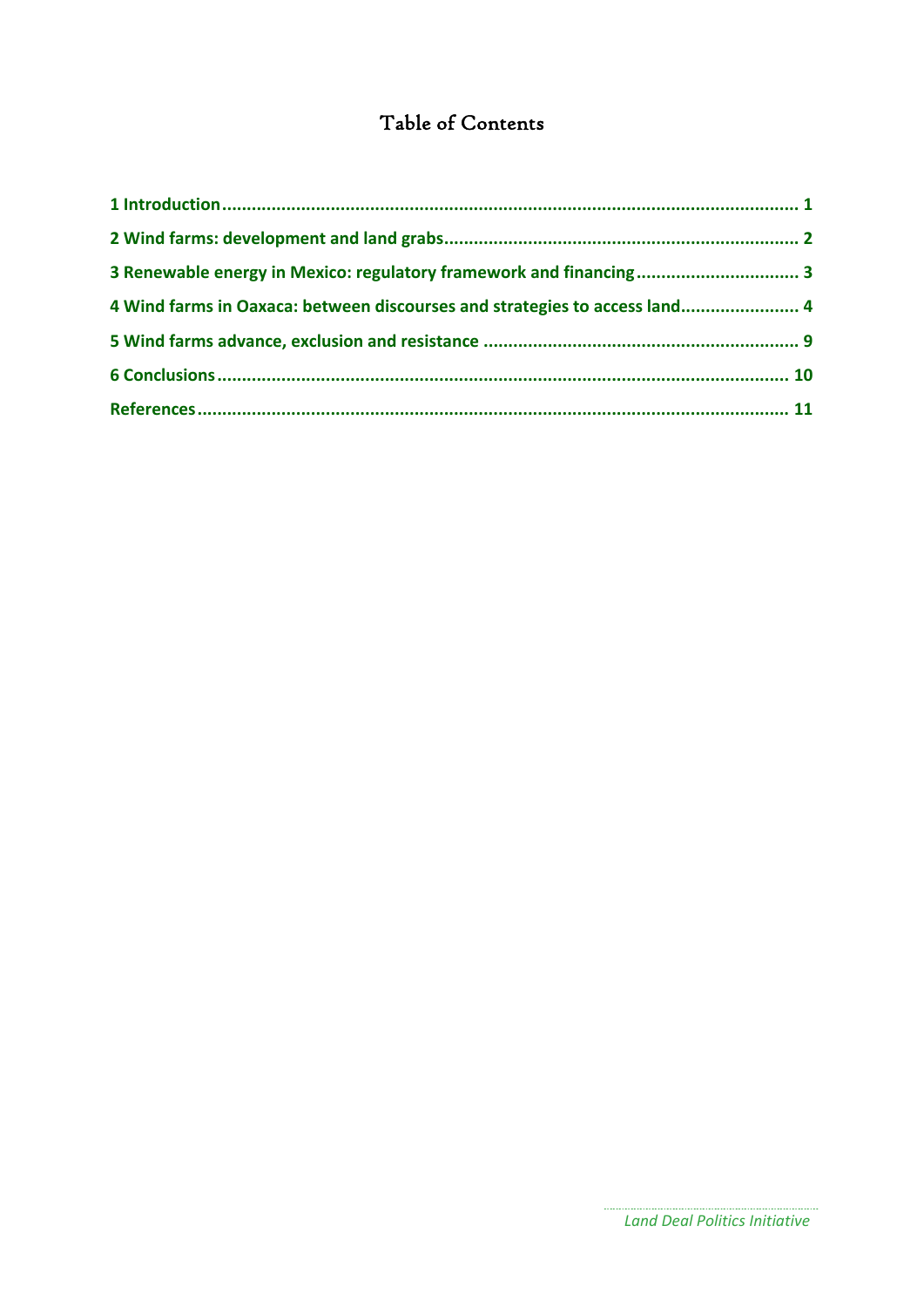#### **1 Introduction**

Sustainable projects involving land acquisition in the developing world always involve two kinds of participants. On the one side, those who promote and finance the projects – led by a range of domestic and foreign actors; and on the other side, those in control of land where the projects are planned to be developed – which involves both landowners and the state that regulates land tenure and use. The first group must somehow persuade the second group to gain access to land, and they generally do it through a discourse based in the notion of development: sustainable development, rural development, community development, and many different poverty reduction strategies. However, discourse and practice do not always coincide, generating contradictory effects.

During the last 15 years a wind energy mega-project<sup>1</sup> located in the state of Oaxaca, southern Mexico, has erected more than 430 windmills on private, communal and *ejido* lands. All parks are installed, and others are planned to be installed, in the windy region of the Isthmus of Tehuantepec. The discourse promoting wind industry in Mexico, together with a regulatory framework and generous financial support, suggests two main advantages for the country and specifically for the region: environmental benefits and rural/community development. However, as we shall see in the case of wind farms in Oaxaca, discourse fails to materialize and deceptive strategies are used by developers in order to access land, leaving serious consequences for rural livelihoods. To show the contradictions between the discourse and the strategies actually used we analyze here the processes through which two Spanish companies<sup>2</sup> secured access to land in Oaxaca in the name of clean energy and against communities' will.

To understand how Spanish companies are securing land it is important to frame wind industry development in Mexico. Renewable energy has been boosted recently as Mexico is committed to reducing its greenhouse gas emissions up to 30% by 2020 and 50% by 2050 regulation. In addition, the energy market is open to the private sector since Mexico's entry into North American Free Trade Agreement (NAFTA), so private companies can generate the power they consume. Under the self‐ generation scheme, industries based in Mexico prefer to produce clean energy and to get low emission certificates to be traded in the international carbon credits market. Accordingly, as public and private sectors benefit from renewable energy production, in 2008 a renewable energy law was passed with a clear commitment to private and foreign investors.

Together with a favorable regulatory framework and plentiful financing, wind industry in Mexico is presented with an appealing discourse based on community development and environmental benefits. However, regulation and discourse do not ensure fair practices. Although renewable energy law takes into account community development, as it is not regulated by federal legislation yet, wind farm projects in Oaxaca represent a menace to locals as they are vulnerable and at a disadvantage to foreign companies (backed by the state) which turn to deceptive strategies for securing land. Fake consultation processes, manipulation of information, illegal land titles and false land leases, bribery and corruption, bullying and violence are among best practices of Spanish companies trying to develop wind farms in Oaxaca. As a result, unfair land deals are taking place within a discourse of "clean energy production," excluding people from their lands and damaging their environment as wind farms are not as clean as supposed.

Despite wind farms advance, resistance and opposition have been growing year after year with communities demanding fairer land deals and respect for their human and indigenous rights. Deceitful strategies used by Spanish companies are at the center of social protests, unveiling the

 $1$ It is known as a mega-project since it is part of a large-scale development plan called Plan Puebla Panama, also known as the Mesoamerican Integration and Development Project.<br><sup>2</sup> Most wind farm developers in Mexico are Spanish companies.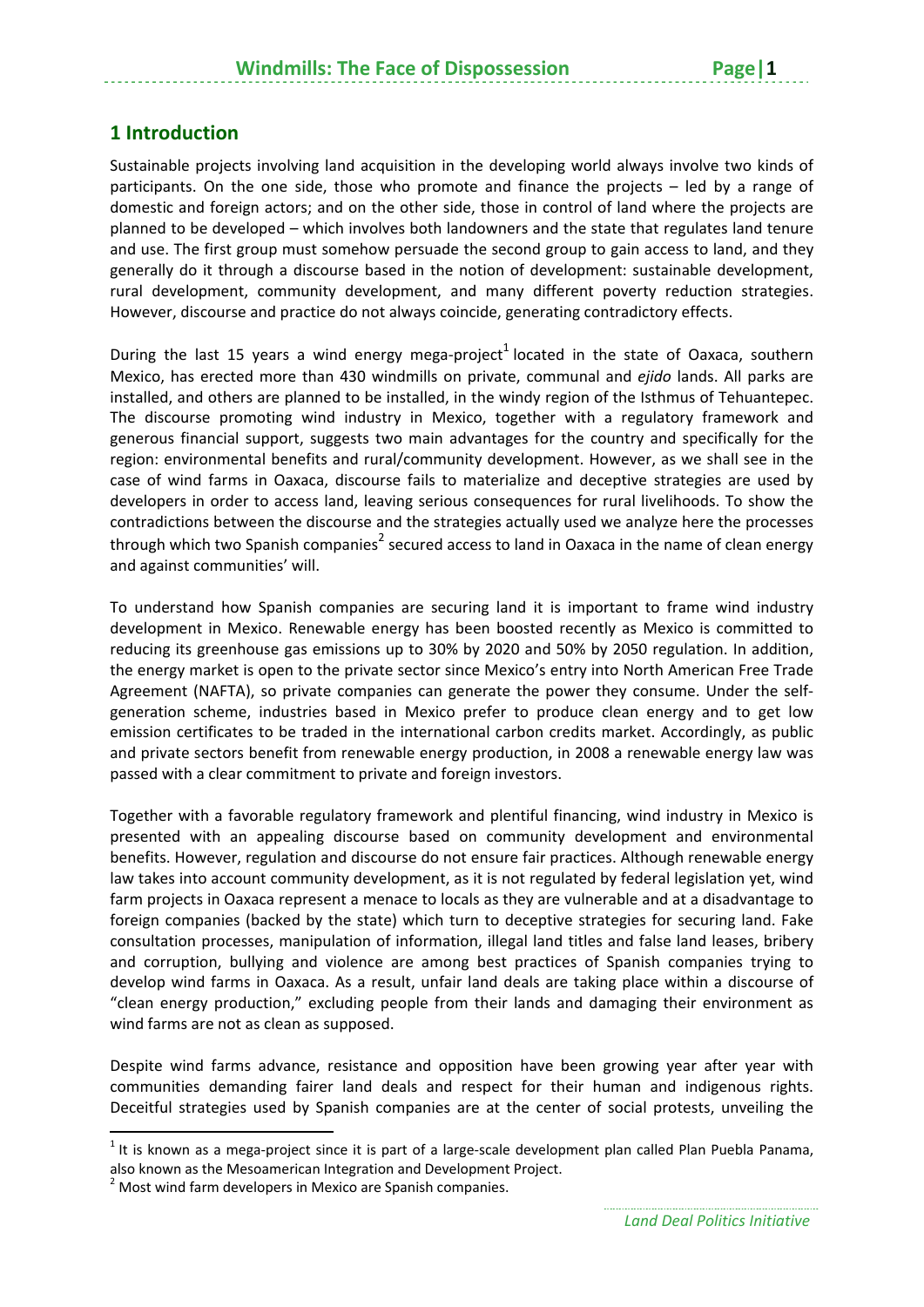existing gap between wind energy discourse and practices in a developing country with weak land tenure. Claimed by developers to generate community development, wind farm projects are enabling foreign investment to access land markets and locals to lose land control, being part of global land grabbing premised upon climate change and energy crises.

#### **2 Wind farms: development and land grabs**

Although it can be traced back to a decade ago, it was since 2008 that global land grabbing began to set the pace of agrarian change in different regions of the world, drawing academic attention. Large tracts of arable land in Africa, Southeast Asia and some spots in Latin American are targeted. According to the World Bank, 79 % of global investment in lands (or 'land acquisitions' as they so mildly term it) is led by agricultural projects<sup>3</sup> driven by the growing demand for food – and the consequent rise in prices – and the search for alternative sources of energy through non‐food crops (such as rubber, fiber crops and jatropha). Both the food crisis and energy crisis discourses promoted and backed up the acceleration of large‐scale land deals. What is more, only about 30% of reported land deals have led to implementation (out of a total of 1,217 agricultural land deals included in The Land Matrix Project), and a great part of the land has not yet been cultivated (Anseeuw, et al., 2011, p. vii).

The tendency of global recorded transactions<sup>4</sup> indicates that land deals are targeting 200 hectares or more, involving domestic and international actors (including investment funds and public‐private partnerships, as well as, partnerships between foreign investors and domestic companies, probably as a way of reducing the costs of complex local administration, and for legislative reasons in some contexts), and where the envisioned land use is agricultural. In addition, investors are targeting countries with weak land tenure security, and, at the same time, countries that ensure relatively high levels of investment protection. The rush for land is being driven by long-term trends, as expectations of rising prices, population growth, growing consumption rates and market demand for food, biofuels, raw materials and timber, carbon sequestration, and financial speculation (Anseeuw, et al., 2011, p. viii).

Certainly, the alleged crises of food and energy announced in 2008 (together with the environmental and financial crises) led to a deepening of the land rush. Discourses behind these crises encouraged investments in certain projects that are changing land control. Within this context and upon the need to reduce reliance on fossil fuels, for well-rehearsed geopolitical and environmental reasons, largescale non-food crops for renewable energy production have expanded rapidly attracting most academic attention. However, the energy crisis has also driven the development of renewable energy projects using solar and wind power, but wind farm projects are hardly included among land conflicts, agrarian change or land grabbing studies despite the fact that they lead to significant shifts in land control.

Although wind farm projects do not represent large‐scale land grabs in Mexico (or in other countries), we agree with Nancy Peluso and Christian Lund that there is no one grand land grab, but a series of changing contexts, emergent processes and forces, and contestations that are producing new conditions and facilitating shifts in land control (2011, p. 669), one of which is wind farms

 $3$  According to the Land Matrix Project agriculture is the objective of 81% of all reported deals (Anseeuw, et al.,

<sup>2011,</sup> p. 26).<br> $4$  Land Matrix Project is one of the most reliable public database of land deals; however, it includes only deals that "cover an area of 200 hectares or more (each), involve the conversion of land from local community use or important ecosystem service provision to commercial production, and are international in nature" (Anseeuw, et al., 2011, p. 48), leaving out a large number of land deals of lesser magnitude but also part of the recognized land grabbing phenomenon.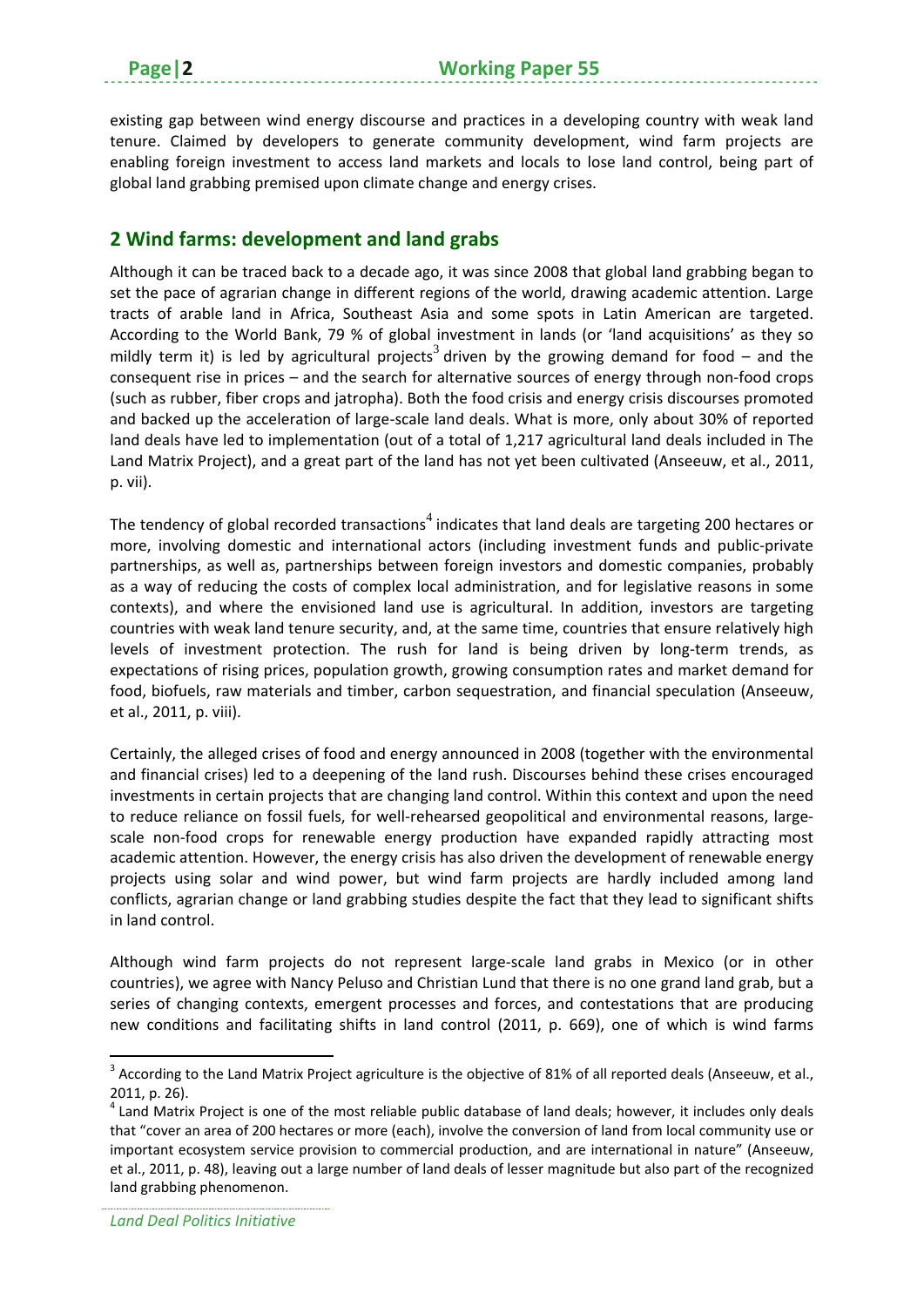development in Oaxaca. Smaller land deals and their impacts on the livelihoods of rural communities cannot be ignored. Long‐term land leases accompanying the installation of wind farms in Oaxaca can be considered as an example of small land deals entailing either transfer of rights to use and control land through lease or concession. Then, the installation of wind farms in the region give us a broader picture of the range of cases and strategies used in regard to land grabbing.

#### **3 Renewable energy in Mexico: regulatory framework and financing**

Recently, wind power generation in Latin America has been boosted by hydroelectric energy production, positioning the subcontinent with the highest percentage of renewable energy.5 Along with the interest in developing alternative energy resources through agriculture, renewable energy projects based in the use of solar6 and wind power have been promoted in Mexico under the discourse of sustainable development. Solar and wind power can be thought as inexhaustible resources of equal access for all. Therefore, it is hard to imagine – not that hard actually – that clean energy projects, and in the name of sustainable development and poverty alleviation, bring about land disputes and exclusion, generating more inequality in its wake. As we will show, there is an important gap between renewable energy projects discourse and practices in Mexico. Actually, it is the discourse, backed by the recent regulatory framework and generous financing, which ensures successful investments without protecting the communities who host wind turbines in their lands.

According to the Constitution of Mexico, the Federal Electricity Commission (*Comision Federal de Electricidad*, CFE) is the only provider of electricity in the country, controlling all development, distribution and sales of electrical energy. Before 1992, private companies could construct and manage power plants but had to sell one hundred percent of the power generated to CFE. Since the amendment of the Electric Energy Public Service Law and the passing of the North American Free Trade Agreement (NAFTA) in 1993, the private sector (power consumers) can participate in power generation through self‐generation for particular entities. Hence, self‐generation energy projects were identified as advantageous for industries located in Mexico as well as for foreign energy investors.

As Mexico has the pressure of being among the twenty greatest emitters of greenhouse gas, investment in clean energy production has been increasing recently. In late 2008, the Mexican government adopted an energy reform package which includes the Law for the Use of Renewable Energy and for the Financing of Energy Transition, fostering renewable energy development in order to reduce greenhouse gas emissions, to replace fossil fuel dependence, to guarantee energy security, and to provide electrical energy to the poorest populations. The law was the first step within the regulatory framework for private investment in Mexico's renewable energy sector, representing a clear commitment to private investors (Sasse, 2009, p. 2). And, as in the case of wind farms, the opening of renewable energy markets entails increased land access for private and transnational actors.

According to the rights and obligations specified in the law, project developers have the following obligations: "to integrate local and regional communities through public meetings and interviews provided by the municipality, *ejido* or communal councils administrations"; and "to promote social development of community in line with international best practices and meeting standards applicable to sustainable rural development, environmental protection and land rights". However,

<sup>&</sup>lt;sup>5</sup> Renewable energies account for almost 29% of the total supply of primary energy in Latin America, which is relatively high compared to the 5.7% share of renewable energy in OECD countries (International Energy

Agency, cited in Canseco, 2010, p.4).<br><sup>6</sup> Mexico is already the greatest solar energy producer in Latin America.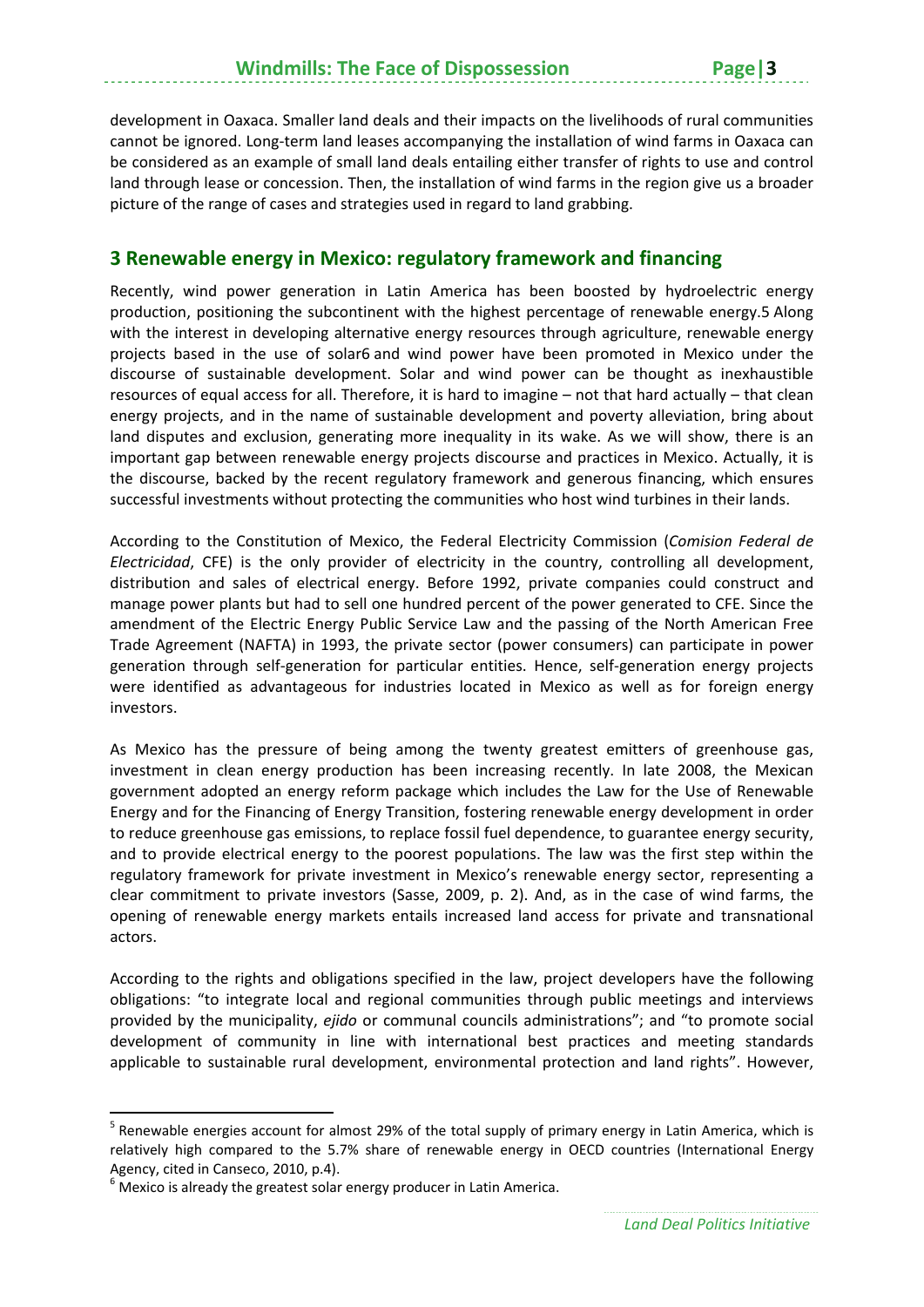these obligations are not enforced, and between rhetoric and practice there is a gap that allows investors to take advantage of local landholders.

With regard to financing, the Mexican government, the World Bank and the Global Environment Fund consolidated a strategic alliance creating a Renewable Energy Fund in order to promote the use of renewable sources and energy efficiency, and to provide financing guarantees and direct support to investors. Wind farm development involves a range of participants, mainly partnerships between foreign investors and developers that finance and install wind farms, and domestic companies that consume wind energy. Broadly, the World Bank and the Inter‐American Development Bank are financing wind farms,<sup>7</sup> while transnational companies<sup>8</sup> with technological know-how develop the projects. Then, industries based in Mexico that consume wind power $^9$  get low emissions certificates traded in the international carbon credits market, and the Mexican government can reach its goal of reducing greenhouse gas emissions. As a result, domestic and international actors (both from public and private sectors) easily benefit from wind farm projects but, what is left for the communities which have the right over the lands where wind farms are installed?

Since 2010, when the basic regulatory framework and financial basis were established, Mexico made its best effort to promote wind energy, especially in the region of the Isthmus of Tehuantepec, Oaxaca, where the wind speed reaches 25 meters per second. The discourse accompanying these initiatives says that wind energy should be encouraged because it does not contribute to global warming; is reliable, affordable, and socially acceptable; makes the country save about 960 thousand barrels of oil; and contributes to poverty reduction due to the generation of new jobs. To officials, wind farms promise job opportunities; investment; technology development; the arrival of new companies and infrastructure; the development of the countryside; and, most important, environmental benefits. To locals, wind farms represent loss of land control over thousands of hectares; land damage; land use change; abuse over land and human rights; unfair contracts; and unfaithful promises. Land conflicts and opposition to wind farms emerge as a consequence of the exclusion locals stand up to. Exclusion not in the sense of being "left out" of wind farm projects, but exclusion understood as being within but not fully there, as locals do not have access to benefits that wind farm developers promise and end up being forced from their lands.

#### **4 Wind farms in Oaxaca: between discourses and strategies to access land**

In 2010, renewable energy sources accounted for around 27% of Mexico's total installed power generation capacity, but this was mainly from large hydro plants. Wind energy development has only recently started, and in 2010 Mexico installed 316 megawatts of new wind power capacity, taking the total up to 519 megawatts, which represented a 156% increase over 2009. Then, between 2010 and 2011 investment in wind energy increased 68%, and in 2012 Mexico's wind power capacity reached 1 gigawatt, 2% of the national installed energy capacity. The Global Wind Energy Council (GWEC) attributes this growth to a more supportive legal and regulatory framework, the availability of new transmission capacity in Oaxaca, significant wind turbine price reductions, and renewed access to financing, which had been extremely limited after the financial crisis. Nowadays, 1,263 megawatts

 $<sup>7</sup>$  Since 2009 the Inter-American Development Bank has approved more than 240 million dollars financing wind</sup> farms in Oaxaca. Visit http://eleconomista.com.mx/industrias/2012/08/29/bid-financia-construccion-parque-

eolico-oaxaca, accessed on 3 August 2012.<br><sup>8</sup> In the case of Mexico, wind developers are primarily Spanish companies, including Union FENOSA, Gamesa, Endesa, Acciona, Eoliatec, Renovalia Energy, Preneal and Iberdrola, which provide most of the turbines, engineering work and construction.<br><sup>9</sup> The self-supply energy scheme through wind power is used by Femsa (Coca-Cola Mexico) and Cuauhtemoc

Moctezuma Brewery (a subsidiary of Heineken International), Cemex and Bimbo (currently fourth among the largest food corporations in the world).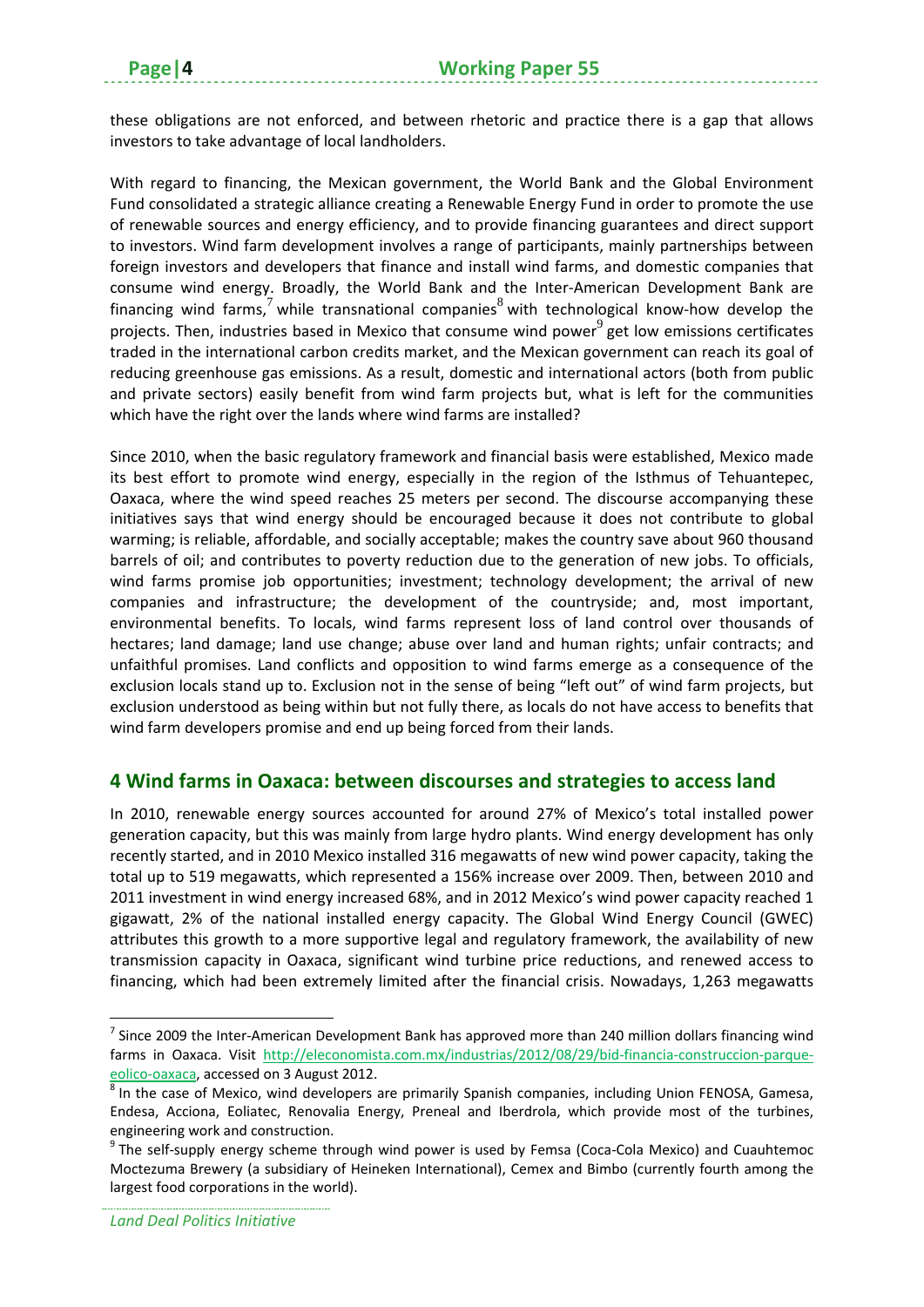from 15 working wind farms is generated in Oaxaca. The first wind farm was established in 1994 in the *ejido* of La Venta with seven wind turbines, but since 2010 the landscape has been filled with hundreds of spinning windmills, and conflicts, resistance and opposition emerged.

A major concern about wind energy has been that, beyond recent laws encouraging renewable energy investment, the Mexican government has not defined rules and mechanisms for the development and construction of wind farms. This situation leaves communities vulnerable and at a disadvantage to foreign companies which turn to a wide variety of strategies in order to gain access to land for wind farm development. Contradictions between the discourse and the strategies actually used are clear within the processes through which two Spanish companies are securing access to land in Oaxaca in the name of clean energy and against communities' will.

Since 2004, Mareña Renovables, initially an affiliate of the Spanish developer Preneal,<sup>10</sup> has been trying to install the "Parque Eólico Istmeño" on the Tileme bar, over lands belonging to the municipalities of San Dionisio del Mar, San Mateo del Mar and Santa Maria del Mar (see map). The project has an investment fund of \$12 billion pesos (around US\$ 1 billion), composed of more than 15 international banks, including the IDB. The main beneficiary of the project, in addition to the investment group Mareña Renovables, is Femsa who would save up to 879,000 tons of carbon dioxide per year, consuming clean energy produced by the 132 wind turbines about to be installed. At the same time, Desarrollos Eolicos Mexicanos (Demex), a fully owned subsidiary of Renovalia Energy, began negotiations to build "Piedra Larga" wind farm in the municipality of Union Hidalgo (see map). In 2012, its first stage was opened, with 45 turbines producing 90 megawatts of clean energy used by Grupo Bimbo. In this case, Demex contributed between 25% and 30% of the total capital, while the rest was deferred financing through development banking.

 $10$  Mareña Renovables is now representing the transnational investors' consortium comprising Mitsubishi, the PGGM Dutch pension fund, and the Australian investment group Macquarie.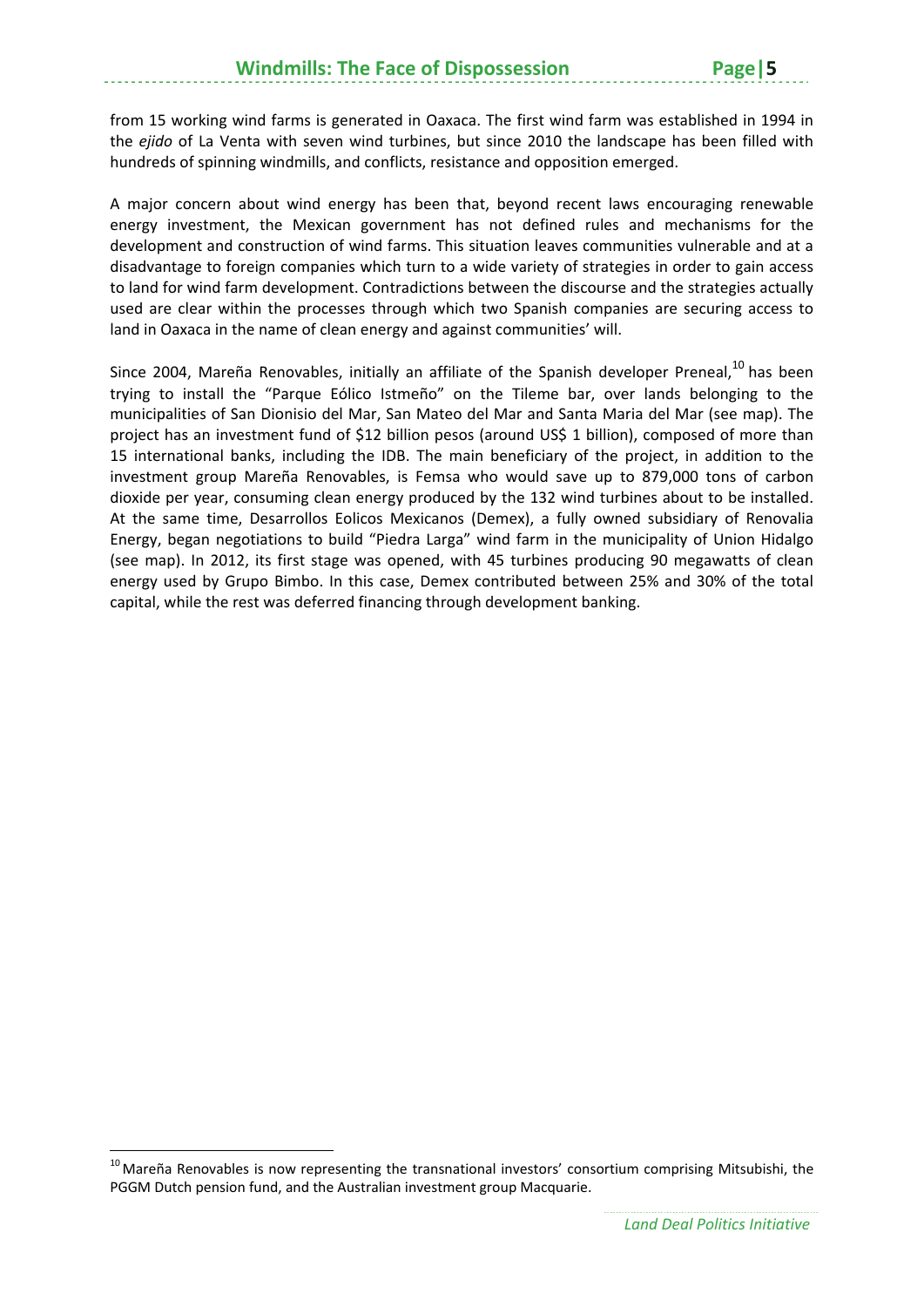#### Isthmus of Tehuantepec, Oaxaca, Mexico



Source: Mareña Renovables, 2013.

In general terms, the discourse of wind industry developers in Mexico is structured such that supposed benefits would meet the interests of all participants: federal government, state and municipal authorities, companies consuming energy, and communities where wind turbines would be installed. This is how the Mexican Wind Energy Association (AMDEE) $^{11}$  – an association promoting wind energy business in Mexico – describes it:

"Wind power system installation in Mexico will be of benefit to:

- 1. marginalized sectors outside the scope of the power grid of the Federal Electricity Commission (CFE) allowing the use of wind power for the development of local economies,
- 2. landowners, *ejidatarios*, and *comuneros* to get additional revenue for the right of use of their lands with high potential for wind resources,
- 3. the states and municipalities to obtain domestic and foreign investments in wind projects, which impel the integral socio‐economic, commercial and industrial development in the windy areas of its territory, and additional income tax payments and property taxes that expand the tax base,
- 4. the domestic industry in the manufacture of goods, services, and capital required for wind farm projects,
- 5. the federal government allowing it to meet climate change commitments entered into and ratified by the Kyoto Protocol, avoiding millions of tons of CO2 emissions into the atmosphere,
- 6. the Federal Tax System for the additional income as a result of domestic and foreign investment in profitable projects in the national infrastructure."<sup>12</sup>

 $11$  In 2005, the Mexican Wind Energy Association (AMDEE) was created with the specific aim of promoting the development of wind energy in Mexico, representing investors and developers of wind projects to the Mexican authorities, economic groups, and society in general. It consists of Mexican companies established for the development of wind farms, and mostly Spanish subsidiaries engaged in the world wind energy industry, including Renovalia Energy, Iberdrola, Acciona, Gamesa, Endesa, Preneal and Iberia Renovables Group.

 $12$  Own translation. Information available at the Mexican Wind Energy Association website, at http://amdee.org; accessed April 2013.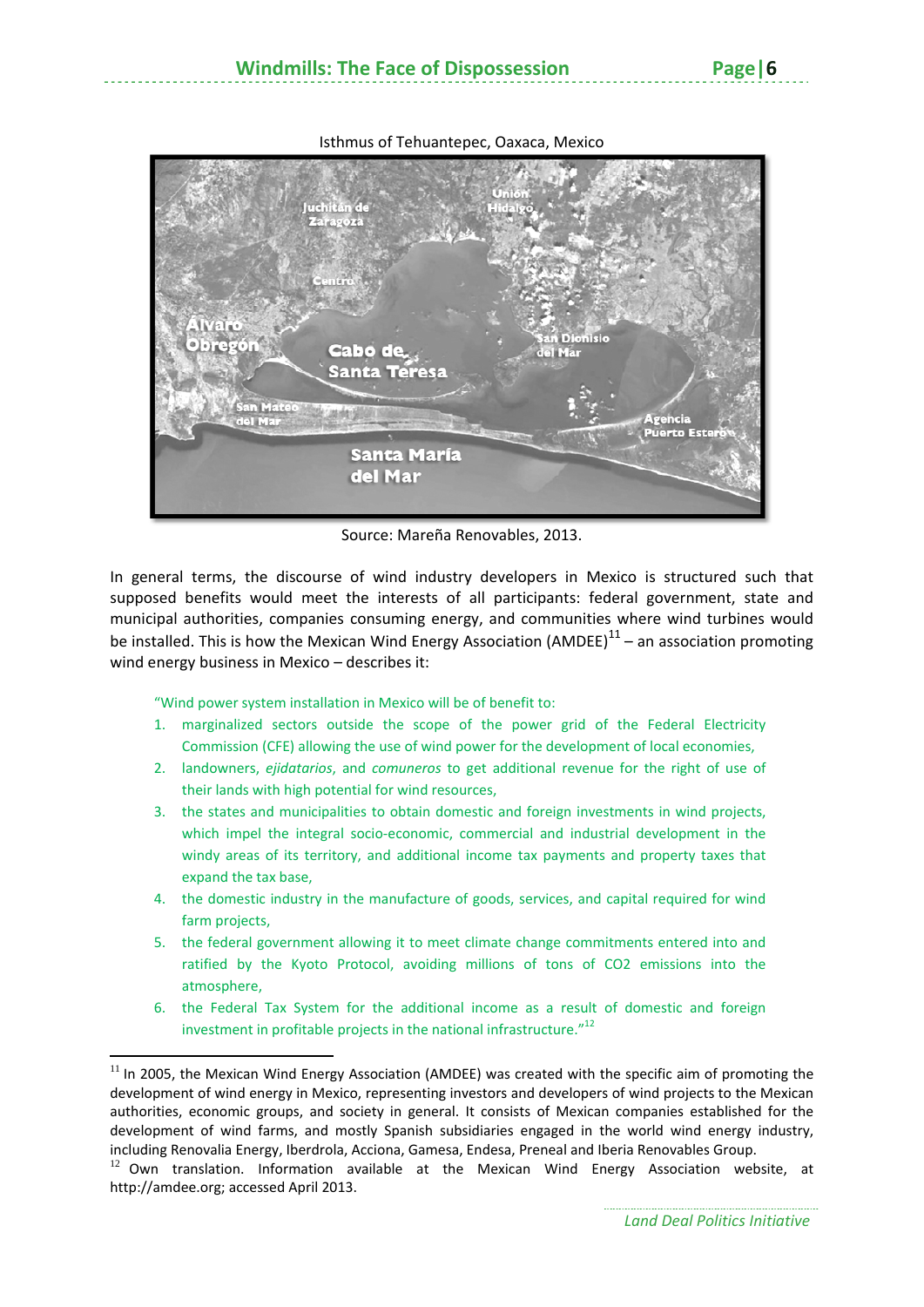The emphasis placed on the benefits that communities would get from wind farms shows that companies such as Mareña Renovables and Demex need to convince communities of something not so easily accepted. It also explains the difficulties faced by the companies in getting access to land in the area. Mareña Renovables repeatedly states that "the project will bring important benefits, both social and economic, to the different communities related to it as payment of rent for the use of land to *comuneros*, *ejidatarios*, and landowners; payment of municipal taxes to the municipalities where the project is located; support in health and education matters; productive projects that promote technical training and alternative uses to fishing; and promotion of local culture and traditions" (Mareña Renovables, 2013).

Among wind farm projects, it is common the idea that developers work in partnership with communities. For example, Mareña Renovables rhetorically asserts that it "is committed to giving the communities of San Dionisio and Santa Maria del Mar a percentage of income from the generation of energy since the start of operations – such resources will be invested in social projects in favor of the community, and payment of benefits to *comuneros* for the generation of energy" (Mareña Renovables, 2013). However, these claims are risible for locals when it comes to only 1.4% of total revenue for energy production.

Beyond general discourse, the particular thing about wind farms in Mexico is the strategies used by these companies to secure access to land. Unlike wind industry in developed countries, Spanish companies in Oaxaca have turned to specific strategies in order to achieve easy land deals with landowners, *ejidatarios* and *comuneros* who have land rights in the area, despite weak land tenure security. Deceptive strategies have proven that wind farm development in Mexico is not as beneficial as developers affirm it is.

Fake consultation processes and manipulation of information  $-$  or misinformation  $-$  to obtain the consent of communities is widespread among Spanish companies' strategies in Oaxaca. Experience shows that most administrative concessions and permits required for wind farms installation were awarded without appropriate consent processes. According to the discourse, companies state that they do engage in public consultations in the communities, contacting municipal authorities, *comuneros* and representatives, fishermen, members and leaders of the community, school principals and teachers, young people and women, and opposition groups. However, villagers demand that they are not informed about the projects and that they are deceived by the companies in these supposed public consultations. Then, while public consultations are presented as a transparency mechanism, they are actually used as a closed and misleading negotiation mechanism.

There are many testimonies of assemblies where the information provided about wind farm projects is bounded or misleading. In some cases, land deals were arranged with government authorities only, without providing full information to all community members. In other cases, *ejidatarios* and fishermen have expressed that even though they were informed about the wind project initially, environmental damage that affects them today was never mentioned. While negotiations with government authorities occur without major mishaps or delays, specific land deals with landowners (in the case of private property), *ejidatarios* and *comuneros* (in the case collectively‐owned land) are the main challenges faced by Spanish companies.

Lack of timely and comprehensive information is the most commonly used strategy, although it violates the ILO‐convention 169 which protects the rights of indigenous peoples to receive timely, complete, adequate and appropriate information. Back in 2004, Mareña Renovables engineers arrived at the community assembly in San Dionisio del Mar along with officials from the *Procuraduria Agraria* (a national agrarian agency), who later became part of the wind energy company. As land rights in San Dionisio del Mar and Santa Teresa del Mar are communal, *comuneros* have to decide and agree in assembly about land use. In that occasion, engineers just informed the community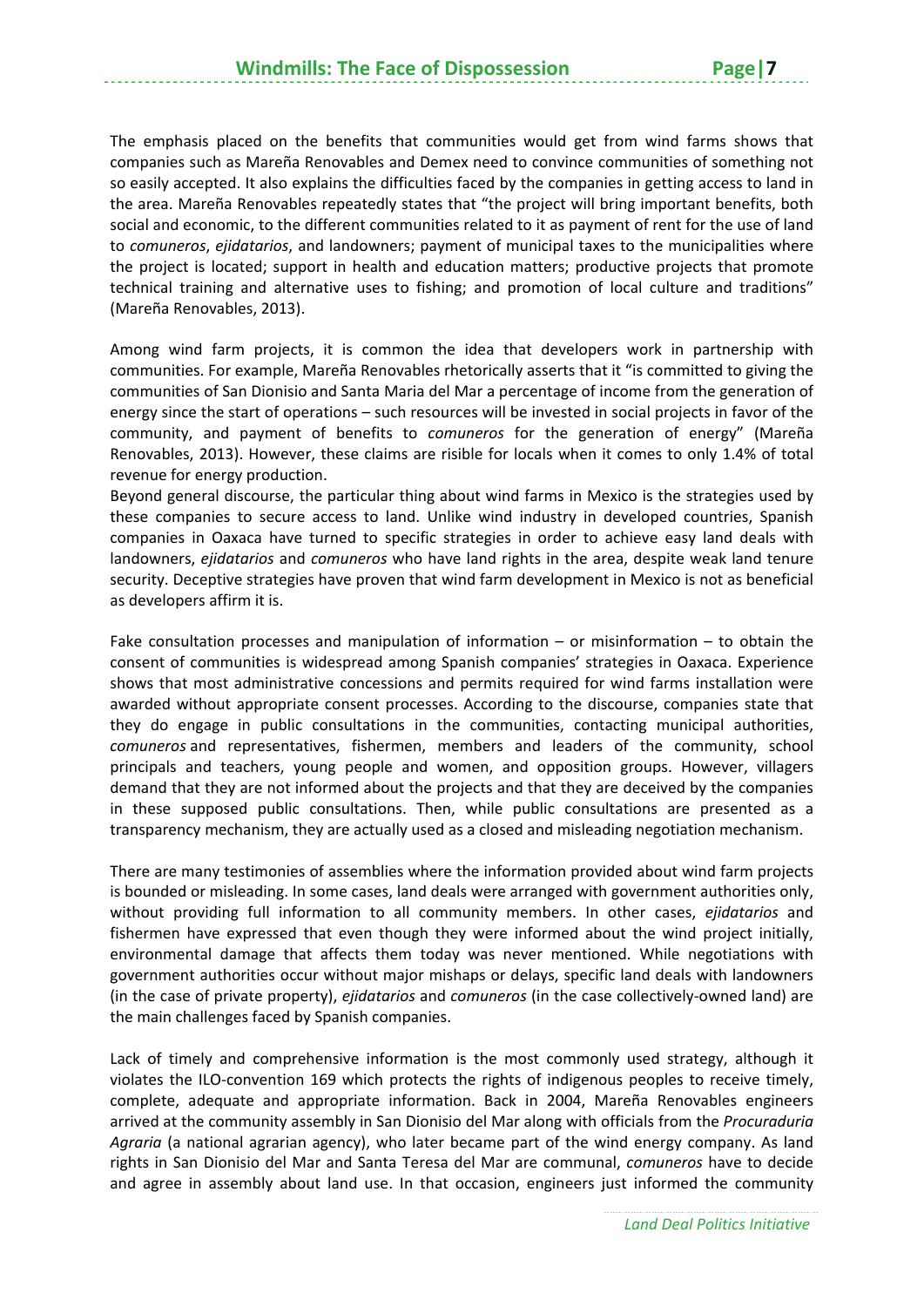about plans to build a wind farm, but did not mention the environmental impact it would have. Then, they ensured that each *comunero* sign the attendance list (there were 368 attending the assembly), which later was presented by the company as an informed consent document for the wind farm construction. After the assembly, it was the mayor $^{13}$  who signed the final usufruct contract for over sixteen hundred hectares without actually consulting his community. That was how Mareña Renovables got the right to use the land and started the feasibility study for wind farm installation.

About seven years later, when the feasibility study was done, Mareña Renovables did not convene a new meeting in order to receive approval for the project. Based on the same usufruct contract of 2004, the company began work on drilling, construction of piers, and new impact studies. As *comuneros* realized the abuses committed by the Spanish company, they demanded breaking the 2004 contract signed by the mayor and the company to stop working in the area. They legally argued that in 2004 the scope and meaning of the wind farm on their territory was not reported.<sup>14</sup>

Another example of manipulation of information is shown by the experience of Demex in Union Hidalgo municipality. In early 2007, Demex contacted the community for the first time expressing its intention to lease land<sup>15</sup> for the development of "Piedra Larga" wind farm. In that meeting, the company did not inform landowners about the magnitude of the project. The initial proposal supposed great benefits as landowners would add an income from leasing their land as they could continue farming and cattle rising under wind turbines. However, later they realized that long‐term lease contracts had misinformation and right after construction began, Demex enclosed the fields denying the entrance to landowners and forbidding all kind of crops because they might obstruct wind turbines operation.

It also happened that Spanish companies have come to make illegal individual land titles and fake land leases in order to secure access to land. In Union Hidalgo, Demex and its co-investor First Reserve ignored collective land rights and generated several land leases through false deeds to install "Piedra Larga" wind farm.

Corruption – not entirely new in these communities – has been exacerbated since the arrival of Spanish companies and their deceitful strategies. Along with misleading information and fake public consultations, there are testimonies about bribery and corruption – boats, trucks and money offered as bribes to local authorities and leaders. Bribing officials is how companies achieve most of the support for land deals, as authorities' consent facilitates the manipulation of information and tricks to access land. Bribes are used for colluding with local authorities, who find themselves pressured by state and national authorities embracing wind farms together with unprecedented foreign investment. Thus, Spanish companies try to weaken opposition and resistance by suborning public officials and community leaders.

Nevertheless, authorities' consent is not enough to access land in these communities. Therefore, when investors have to negotiate with *ejidatarios* and *comuneros* – with collective land rights – a common strategy used by both Mareña Renovables and Demex is to cause a rift in the community offering "special benefits" to those willing to receive them. Engineers work really hard, visiting home by home, in order to convince each *ejidatario*. Spanish companies manage to get some contracts signed offering more money to those who express doubts about the project or are in need. Then, intra- and inter-community conflicts emerge generating disagreement over wind projects. As in

 $13$  San Dionisio del Mar is one of the communities of Oaxaca governed by customary law, and where the mayor is elected by consensus at a public assembly. However, with the advent of national political parties, this practice has been corrupted at its core.<br><sup>14</sup> Currently, San Dionisio del Mar *comuneros* have an injunction that allows the suspension of the works, but it

does not prevent intimidation and threats.<br><sup>15</sup> In Union Hidalgo most of the land is private property.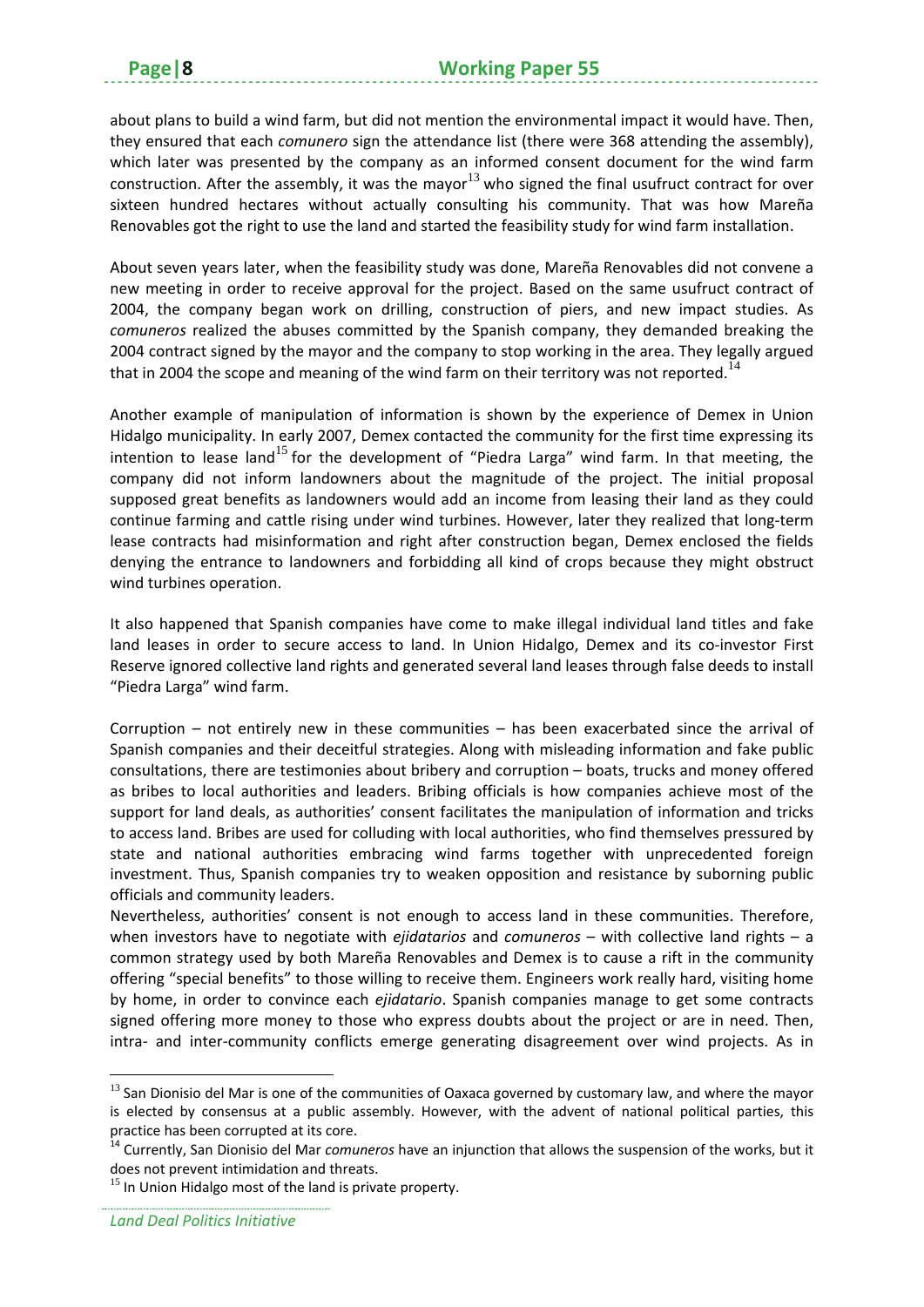Machiavelli's classic aphorism, "divide and conquer" is an old strategy used by companies coming to accomplish wind projects. Along with this, Mareña Renovables, in collusion with local authorities, organized a civic organization – that is, an organization that supports and lobbies in the community for the acceptance of the project, increasing tension and conflicts often using shock groups.

But given the ineffectiveness of the strategies mentioned, Spanish companies' tactics have been even crueler in Oaxaca. Bullying and violence is another common strategy to achieve access to land for wind farm projects. Persecution, death threats and arrests have become regular occurrences since the arrival of foreign companies and the emergence of land disputes. For over two years, communities have been reporting serious cases of violence by paramilitary groups and governmental authorities, who chase grassroots leaders responding to the demands of the private sector.

In November 2012, during the Day of the Dead<sup>16</sup> celebrations, Oaxacan police beat and arrested several villagers so Mareña Renovables technicians could enter the disputed territories in Santa Maria del Mar. Because of these attacks and clashes, locals camped day and night, armed with sticks, as it was the only way they could prevent police and Mareña Renovables' technicians from entering and installing start wind turbines without their consent. Later, two groups from the same community clashed in San Dionisio del Mar. One group of people carrying supplies for villagers camping at the entrance of the community in resistance to wind farms was intercepted by another group (led by Mareña Renovables workers) which stopped the convoy and made an attempt on the life of one of the resistance leaders, Isaul Celaya. Something similar happened in the disputed fields of Union Hidalgo when Demex workers installed wind turbines protected by a group of armed thugs, despite an agreement to stop working in the fields where landowners opposed and rejected false contracts.

#### **5 Wind farms advance, exclusion and resistance**

Discourse and strategies adopted by Spanish companies developing wind industry in Oaxaca have been quite effective, as land access was secured. Demex managed to install 90 wind turbines in "Piedra Larga" wind farm. Mareña Renovables has been working in the area preparing the terrain since 2004 and is still trying to install wind turbines for the "Parque Eolico Istmeño". However, wind farms have led to widespread repudiation in the area as their impact is exclusionary in terms of exclusion from land use and from the benefits of land use.

As shown, Spanish companies achieved land access through deception and lies while conflicts and opposition grow year after year, delaying the installation of new wind farms and demanding fairer land deals. Villagers are disappointed by the low price offered for land leases, environmental impacts, and health hazards for people and animals due to noise, oil leaks produced by wind turbines, but especially by the strategies used by Spanish companies trying to access land.

Although fraudulent contracts made by Mareña Renovables and Demex only comprise the right to use the land, villagers cannot access their fields nor can they mortgage their land, which they still own (in the case of privately owned fields). During public meetings Spanish developers asserted that leased land could still be cultivated when wind farms were operating, but as soon as installation works were started, wind farms were enclosed and villagers could no longer access their own land. This situation led to serious clashes between locals and companies' shock groups, and to a decrease in agricultural production and work.

Another concern is the environmental impact that the 130 wind turbines will have once located in the Tileme Bar, between Cape Santa Teresa and Santa María del Mar. Despite there being no wind

<sup>&</sup>lt;sup>16</sup> Dia de los Muertos (Day of the Dead), one of Mexico's most traditional holidays, is a combination of Aztec, Mayan and Catholic beliefs. In Oaxaca, this is the most important traditional celebration in the year.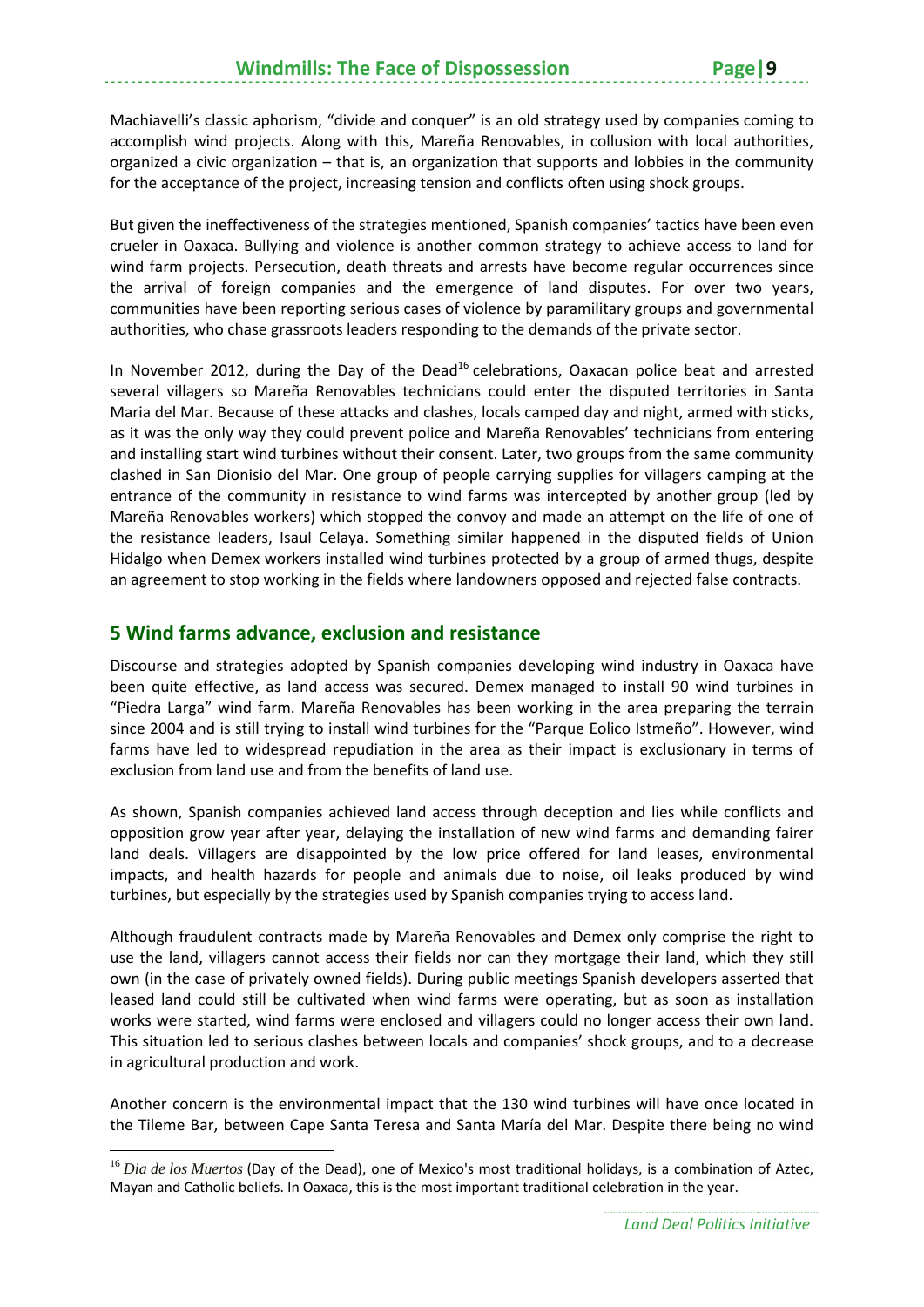turbine installed yet, environmental damage during feasibility studies and construction of piers have already been observed by fishermen and locals. In 2011 during Mareña Renovables' first explorations, villagers witnessed how the installation of concrete foundations and turbine tubes killed thousands of fish. These early explorations were enough for the communities to realize the negative ecological impact that the operation of these wind turbines would produce in such a fragile environment as protected mangroves are. Locals directly depend on fish for their livelihoods, so the reduction of fishery resources affects not just the environment, but also their living. Thus, wind projects have demonstrated the power of exclusion, since the destruction of the environment would dispossess these fishing communities who have been established around the lagoons for many generations.

Locals conclusively assert that Mareña Renovables' discourse only represents investors and government interests, and that they themselves know best what the environmental impact is. For them, this kind of investment for the development of the region cannot be a positive change because they would be forced to leave their place, their land, their sea, and their customs as there are no alternative activities they can take advantage of for their living. Therefore, the arrival of wind farm projects to the Isthmus of Tehuantepec becomes a dispute over productive territory, raising the question of who benefits from what.

#### **6 Conclusions**

This work has analyzed the contradictory effects of wind farms in Mexico. Showing the existing gap between the discourse employed by investors and the processes through which specific companies have secured access to land, we unveiled a form of land dispossession behind wind energy projects. Land grabbing can take on different shapes and forms, but the acquisition of disputed lands through deceit and lies, and in the name of sustainable development, is clearly a significant form of land grabbing. The strategies used by wind developers in Mexico are seen by locals as an insidious form of land dispossession, as the projects do not truly include them. As the main trend in global land grabbing, changes in land control are taking place in Oaxaca from vulnerable and unprotected communities to transnational companies backed by the state and supported by generous financing.

Sustainable development discourse and renewable energy regulatory frameworks facilitate an outrageous wind energy industry serving as a source of capital accumulation for investors. Beyond clean energy, wind farms represent a threat to communities with weak land tenure security. As resistance emerged, Spanish companies turned to deceitful strategies in order to gain land access. Despite wind farms' advance, communities are demanding foreign companies to ensure their human and land rights, encouraging truly sustainable and inclusive development. However, as Mexico is trying to reduce its greenhouse gas emissions, renewable energy regulation is still weak, and then investors are protected. Proper regulation can force private foreign investors to meet standards applicable to sustainable rural development and environmental and land rights protection, as in developed countries.

Conflict and opposition will remain until better practices are promoted for the development of wind farm projects in Oaxaca. Current exclusion and environmental damaged caused by installed wind farms have alerted locals to leasing processes, making foreign companies turn to rougher strategies to gain land access. To conclude, we suggest that land grabbing is not only related to land transactions, but especially to the way these transactions occur.

*Land Deal Politics Initiative*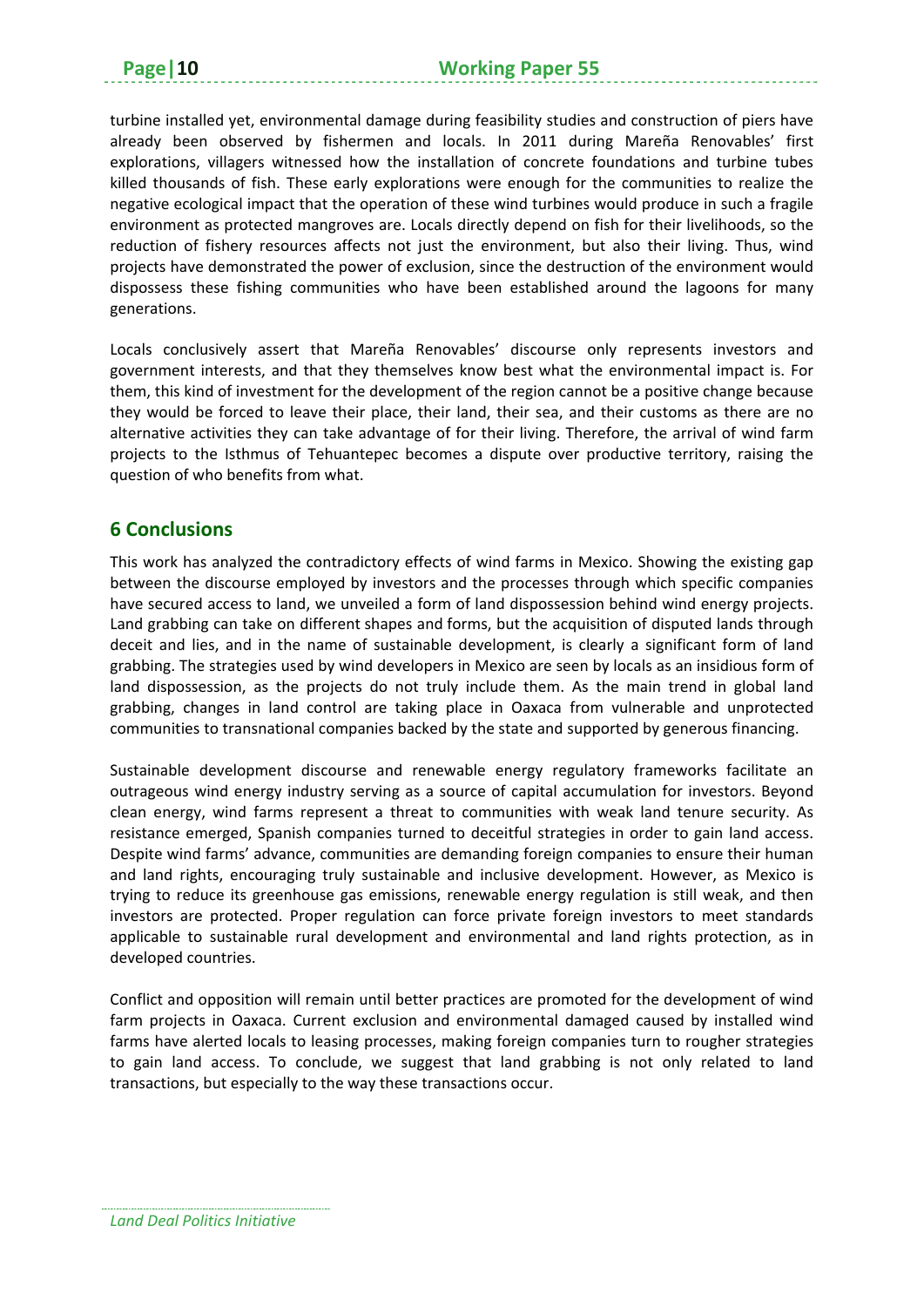- 1. Anseeuw, W., Boche, M., Breu, T., Giger, M., Lay, J., Messerli, P., & Nolte, K. (2011). *Transnational Land Deals for Agriculture in the Global South. Analytical Report based on the Land Matrix Database.* Bern/Montpellier/Hamburg: CDE/CIRAD/GIGA.
- 2. Borras, S., & Franco, J. (2010). From Threat to Opportunity? Problems with the Idea of a "Code of Conduct" for Land‐Grabbing. *Yale Human Rights and Development Law Journal*, 207‐523.
- 3. Castillo Jara, E. (2011). *Inequidad en torno al uso de la energía eólica en México.* Buenos Aires: Grupo de Estudios Internacionales Contemporáneos.
- 4. De Schutter, O. (2011). How not to think of land-grabbing: three critiques of large-scale investments in farmland. *Journal of Peasant Studies, 38:2*, 249‐279.
- 5. Girón, A., & Beas Torres, C. (2010, April 17). La contrareforma agraria. Proyecto eoloeléctrico del Istmo y la destrucción del ejido. *La Jornada*.
- 6. Li, T. (2011). Centering Labor in the Land Grab Debate. *Journal of Peasant Studies*, *38:2*, 281‐298.
- 7. Mareña Renovables. (2013). *Wind farm at the Isthmus of Tehuantepec*. Retrieved from Mareña Renovables: http://marena‐renovables.com.mx/
- 8. Millán, S. (2004). Huaves. *Comisión Nacional para el Desarrollo de los Pueblos Indígenas*, Mexico.
- 9. Orozco, R. H. (2008). Desarrollo del proyecto eólico en el Istmo de Tehuantepec. *Investigación y ciencia de la Universidad Autónoma de Aguascalientes*, 18‐21.
- 10. Peluso, N., & Lund, C. (2011). New frontiers of land control: Introduction. *Jorunal of Peasant Studies, 38:4*, 667‐681.
- 11. Sasse, D. (2009). *New Mexican Law for the Use of Renewable Energy and for the Financing of Energy Transition.* Mexico, DF: Goodrich Riquelme Asociados.
- 12. Stavenhagen, R. (2006). Indigenous Peoples: Land, Territory, Autonomy, and Self‐determination. Dans P. Rosset, R. Patel, & M. Courville, *Promised land: competing visions of agrarian reform* (pp. 208‐218). New York: Foof First Books.